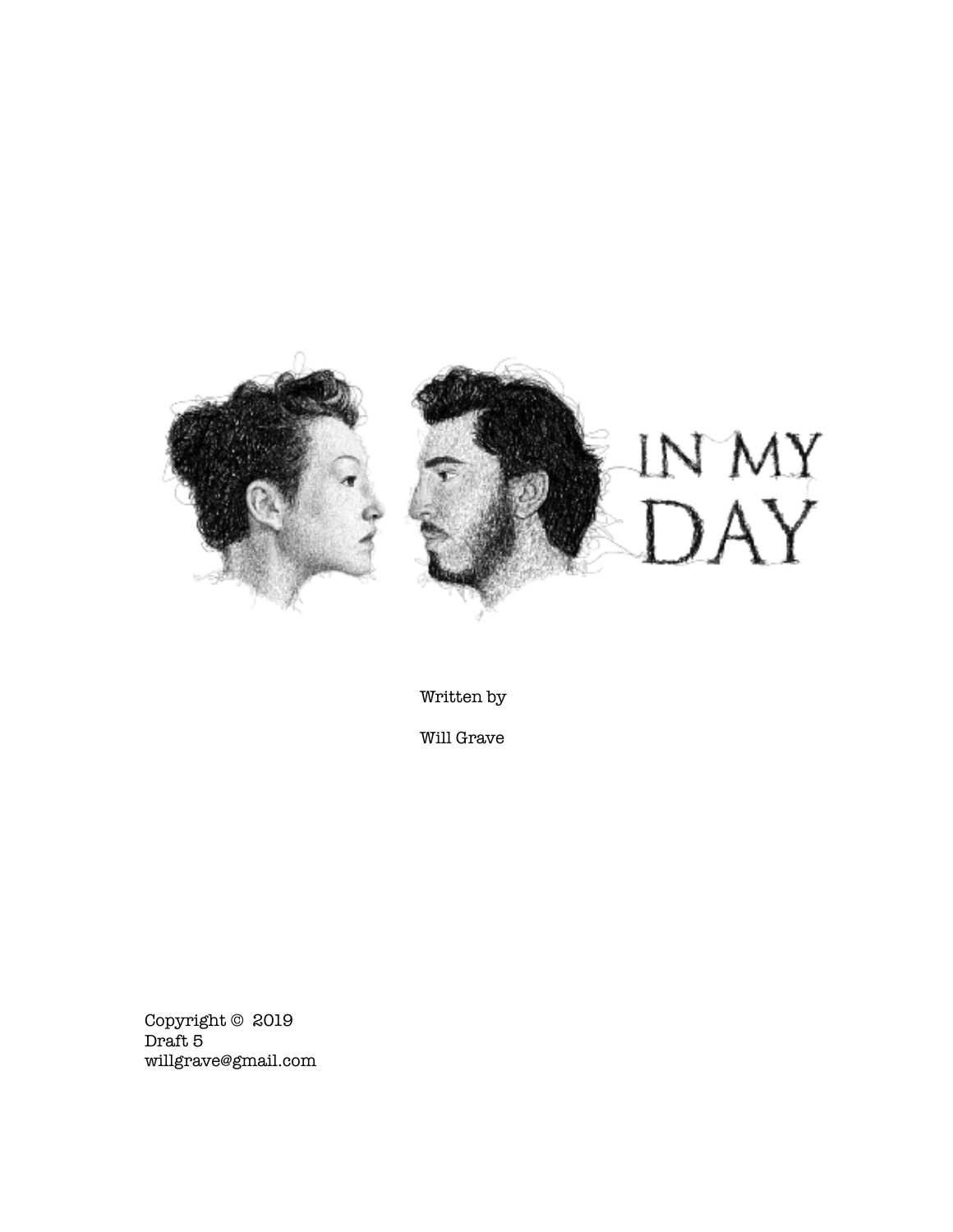1 EXT. OUTSIDE AN APARTMENT BLOCK - EVENING 1

Out in a cold winter night, we open on a close up of a young white woman's mouth as she utters an obscenity.

> MICHELLE (Bradford accent, aggressive) You're a cunt.

We now see more of her nose and the dead certainty in her eyes.

> MICHELLE (CONT'D) (still aggressive but almost matter of fact) You. Are. A. Cunt.

Just a few inches from her nose is a young British Asian man. He is face to face with her. Aggression etched in to his eyebrows.

> ASIF (Bradford, accent aggressive) No, you're a cunt.

MICHELLE (stifling a little laugh) No, you're a cunt.

ASIF (trying to hold himself together) No, you're a cunt.

Michelle's eyes soften. She looks affectionately at him.

MICHELLE (like saying a sweet nothing in his ear) You... are a cunt.

ASIF (affectionately as if it was poetry) No, you are a cunt.

MICHELLE (she sings it, as if she was in a church choir) No, you arreeee a cuuunt.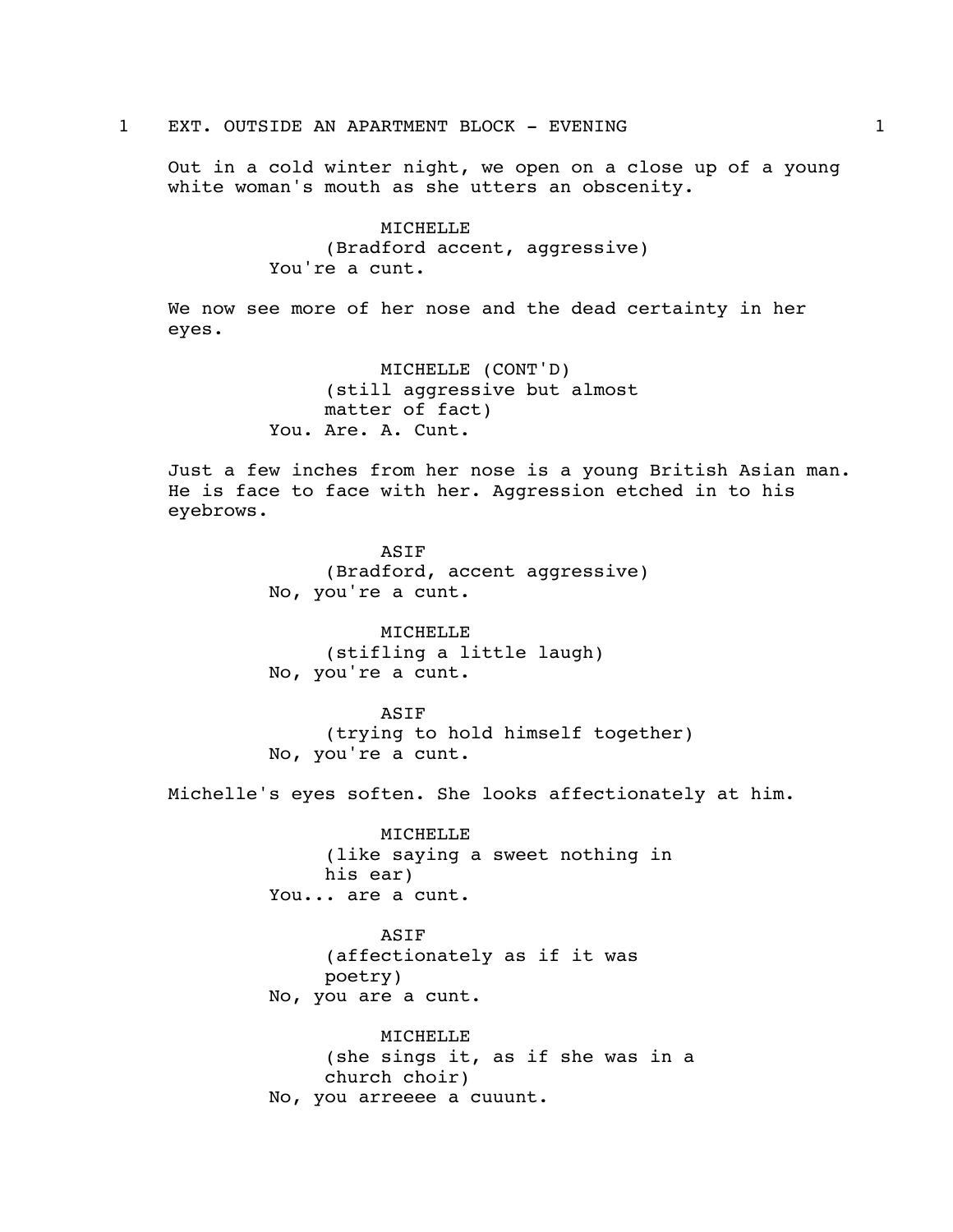ASIF (bad Italian accent) You are a cunty McCuntface.

MICHELLE (impressed) Wow... that's a new one.

Her lips kisses his. His lips kisses her back.

2 INT. LIVING ROOM HOUSE PARTY - EVENING 2

A tribal dance track plays out at a house party during a game of beer pong. Michelle is on the opposing team to Asif. Michelle can't really throw to save her life. Her friend Jane isn't impressed, as they are already a few cups down.

Asif on the other hand is the perfect player. He throws. He gets it in the cup. He casually high fives his mate Daniel.

Throw after throw, he doesn't miss.

He gives Michelle an 'in your face' gesture.

We can't quite hear her over the music.

MICHELLE (barely audible over the music) You're such a cheat!

Being a good sport, she downs the last drink. She naturally does a little petit burp, before affectionately throttling him.

3 EXT. URBAN CANAL - NIGHT 3

Asif gives Michelle a piggyback along a canal. There's graffiti on the walls and the pathway is narrow. Having had a few drinks, Michelle does her best impression of Rose and Jack on the bow of the Titanic. Her arms are spread out wide. In her own drunk little way, it's majestic. She nudges him to follow suit. He puts his arms out too. Before spinning her around.

4 INT. BEDROOM - NIGHT 4

Michelle and Asif are in bed together, face to face. It's a tender moment. It looks like Michelle is about to tell him she loves him.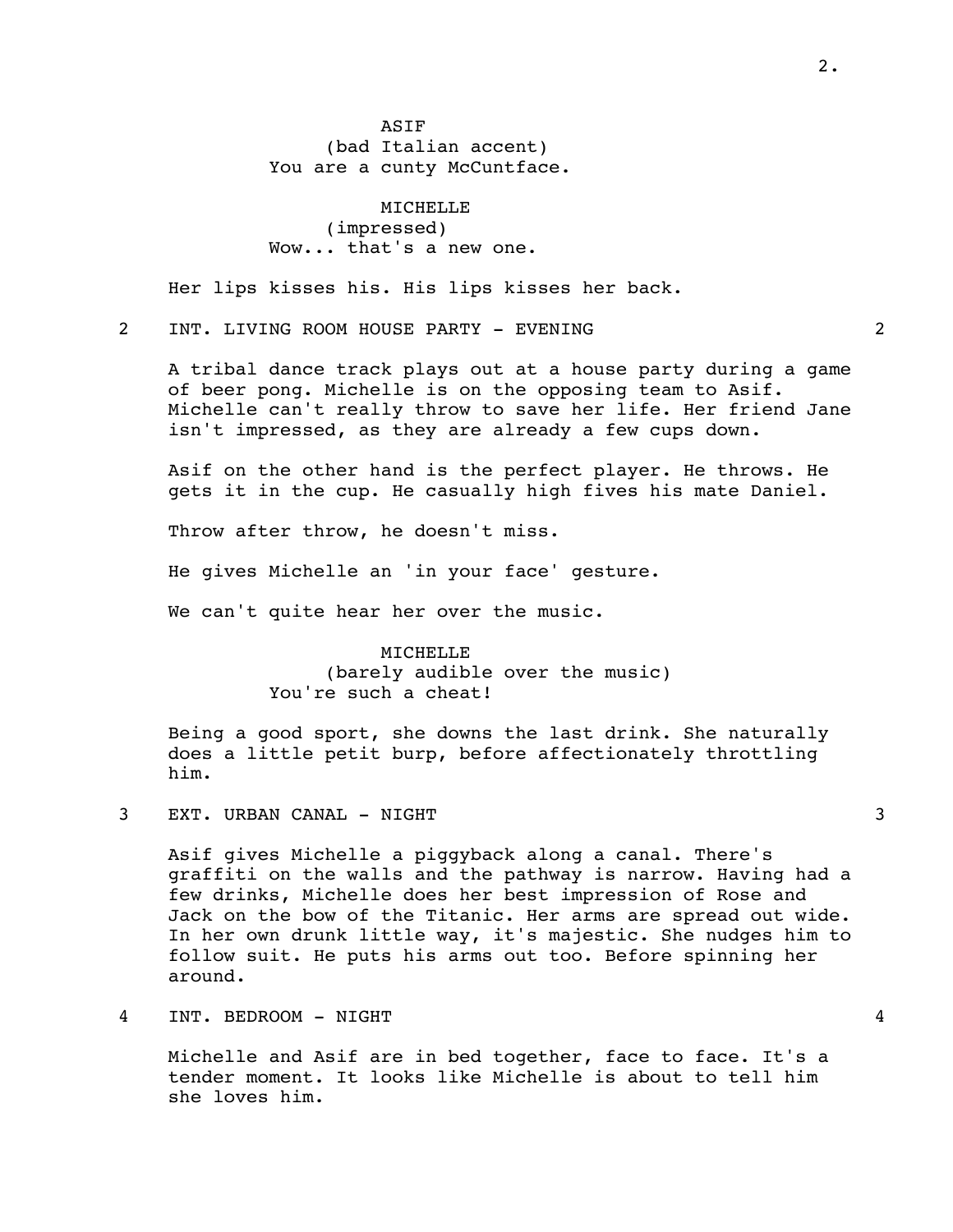## 5 EXT. URBAN CANAL - NIGHT 5

Still in piggyback mode, Michelle has her hands over Asif's eyes. It doesn't seem to affect his movement one bit. She releases her hands and does a mock pica boo.

Down the pathway, TWO SKINHEADS look on, while sharing a cigarette. They seem disgusted by the couple, particularly Asif, who is laughing at his loveable idiot.

One Skinhead takes a final drag of the cigarette, and flicks it onto the floor. He stamps on it, as the couple approach.

Asif and Michelle, seem oblivious to the danger until they pass them by. The other skinhead spits on the floor in their direction.

The fun and games have stopped. Michelle slips off Asif's back and they walk quickly into the night.

6 INT. BEDROOM - NIGHT (CONT'D) 6

Michelle looks like she is about to say those magical words. But instead, she takes the cover and brings it over the two of them, so that they're cocooned.

She holds her loving gaze. Asif stares back at her.

ASIF

What?

She keeps a straight face, still giving him the googley eyes.

Asif sniffs. He sniffs again.

ASIF (CONT'D) Ah, you're disgusting!

Michelle lets out a devilish cackle. Asif tries to fan away the fart with his hand and lifts up the duvet.

7 EXT. MICHELLE'S PARENTS HOUSE - DRIVEWAY - LUNCHTIME 7

An imposing farm house just outside of Bradford. It's pretty but ominous too as dark, grey clouds gather. Asif is holding Michelle's hand very tightly as they approach the front door.

> MICHELLE (whispering to Asif) Not so tight.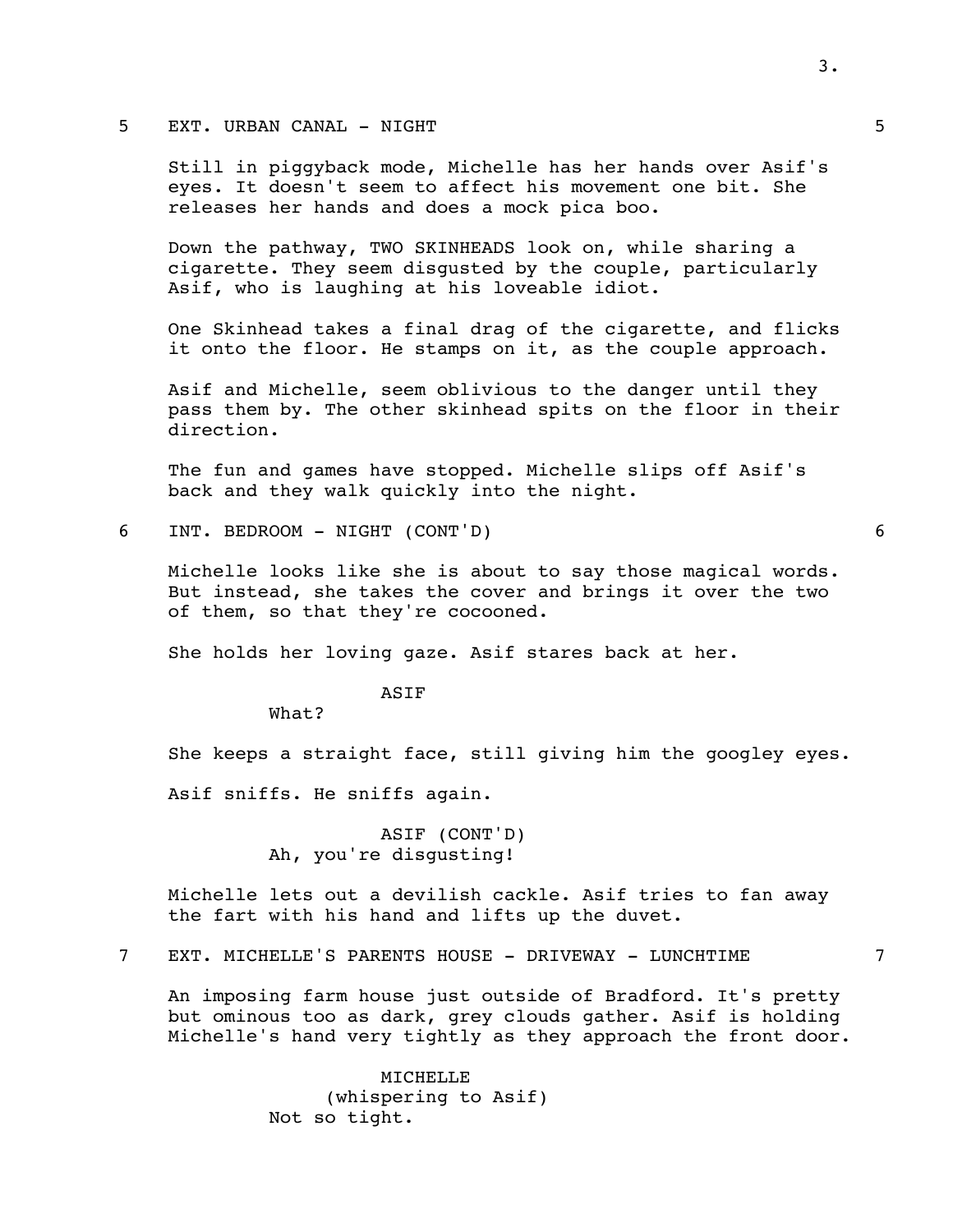He slightly loosens his grip.

## MICHELLE (CONT'D) They're lovely, really.

8 INT. PARENTS HOUSE - DINING ROOM - LUNCHTIME 8

The dining room is slightly frozen in time. With stag antlers on the wall, and a painting of a victorious fox hunting trip, it wouldn't look out of place in the 1940s countryside.

It's also the setting of the most awkward Sunday roast you have ever seen. The GRANDMOTHER (80) just stares at Asif. Michelle's MUM (52) and the DAD (60) take awkward glances at him before returning to the comfort of their roast dinner on their plate. Their youngest SON (11) doesn't really take much notice and devours his roast beef. Asif uncomfortably toys with his food without eating it. He hasn't touched his glass of orange juice either. Other than the clanging of knives and forks, the silence is deafening.

Michelle isn't happy. She wasn't expecting such a cold shoulder from her family. She attempts to break the silence, but her mum beats her to it.

> MUM (nervous, false friendly) Asif, you don't have nearly enough potatoes. Have an extra Yorkshire pudding too.

She picks up a bowl of potatoes.

ASIF (polite, but reserved) Sorry, I don't have much of an... appetite today.

She puts the bowl down with a little thump.

## MUM

Oh, right...

The mother, attempting to be the perfect host, offers Asif some wine.

> MUM How about some wine?

She is about to pour him a glass but Michelle stops her.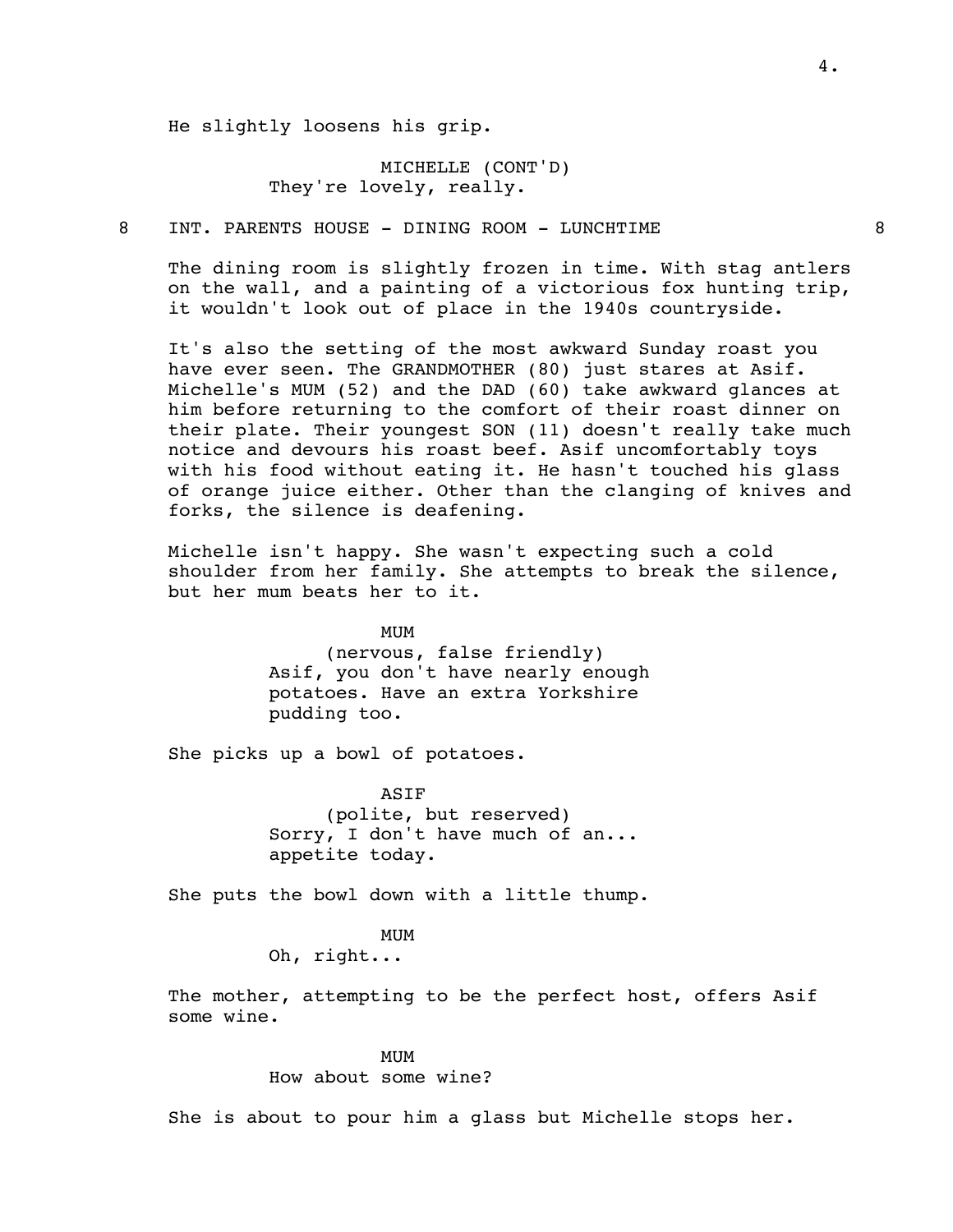MICHELLE Mum, Asif doesn't drink.

MUM (a little embarrassed) Yes, of course.

Michelle attempts to change the subject.

MICHELLE So, Mum! Where's Ali and our little bear.

MUM (exuding nervous energy) She wouldn't... she couldn't come. Marley has chicken pox. (disingenuous) The poor thing.

Michelle doesn't quite buy it, but resigns herself to clanging at her food as she glances at an empty chair.

Dad tucks in to a delicious looking Yorkshire pudding and has an announcement to make.

> DAD (awkwardly jovial) Good old Yorkshire puddings eh...

He turns to Asif.

DAD (CONT'D) Where would you say you're from Asif... originally?

A CLANG of a fork hits a plate. The mother stops eating and looks furiously at her husband. Michelle squirms awkwardly in her seat.

Asif is lost for words. He doesn't know how to answer.

9 INT. PARENT'S HOUSE - STUDY - EARLY AFTERNOON 9

Family photos take pride of place, including one with Michelle as a nine year old with her father. Mum and Dad are attempting to have a 'quiet' argument, away from everyone else in a backroom of the house.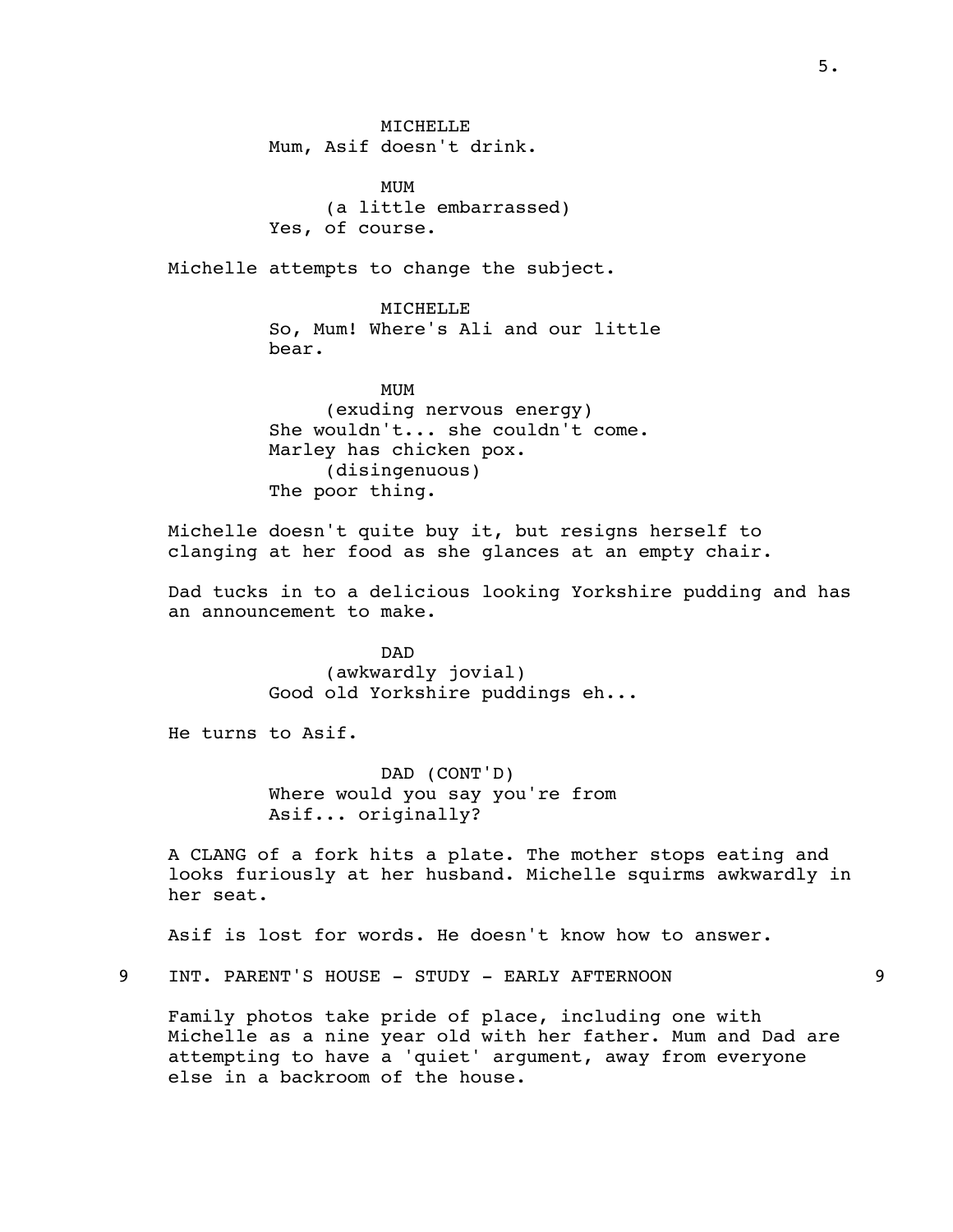MUM (hushed) You said you would be supportive!

DAD I was... I'm trying my best to be open minded. But, can you honestly ask yourself, this is what you want for Michelle?

She looks him dead in the eye. Reluctantly, she softly shakes her head. He comforts her, putting his arms around her.

> DAD (CONT'D) We're not bad people... and we're not wrong... him. Her. It isn't right. It's not -

> > MICHELLE

Natural?

Michelle overheard the whole conversation. She's welling up by the door.

> MICHELLE (CONT'D) (to dad) You're a fucking caveman!

She turns to leave.

MUM. Michelle! Wait-

10 EXT. PARENT'S HOUSE - DRIVEWAY - EARLY EVENING  $10$ 

Michelle storms through the front door. She takes Asif by the hand and holds him tightly, as she leaves in a hurry. She has a couple of tears rolling down her face. Asif is stonedfaced.

As Michelle and Asif storm past us, in the distance Michelle's mum is devastated, slumped against the open front door.

11 INT. MICHELLE'S BEDROOM - NIGHT 11 21

In bed, Michelle nuzzles in to Asif. She's asleep, but it's a restless sleep.

A polaroid on her wall, shows the couple being at their silly best in a much happier time.